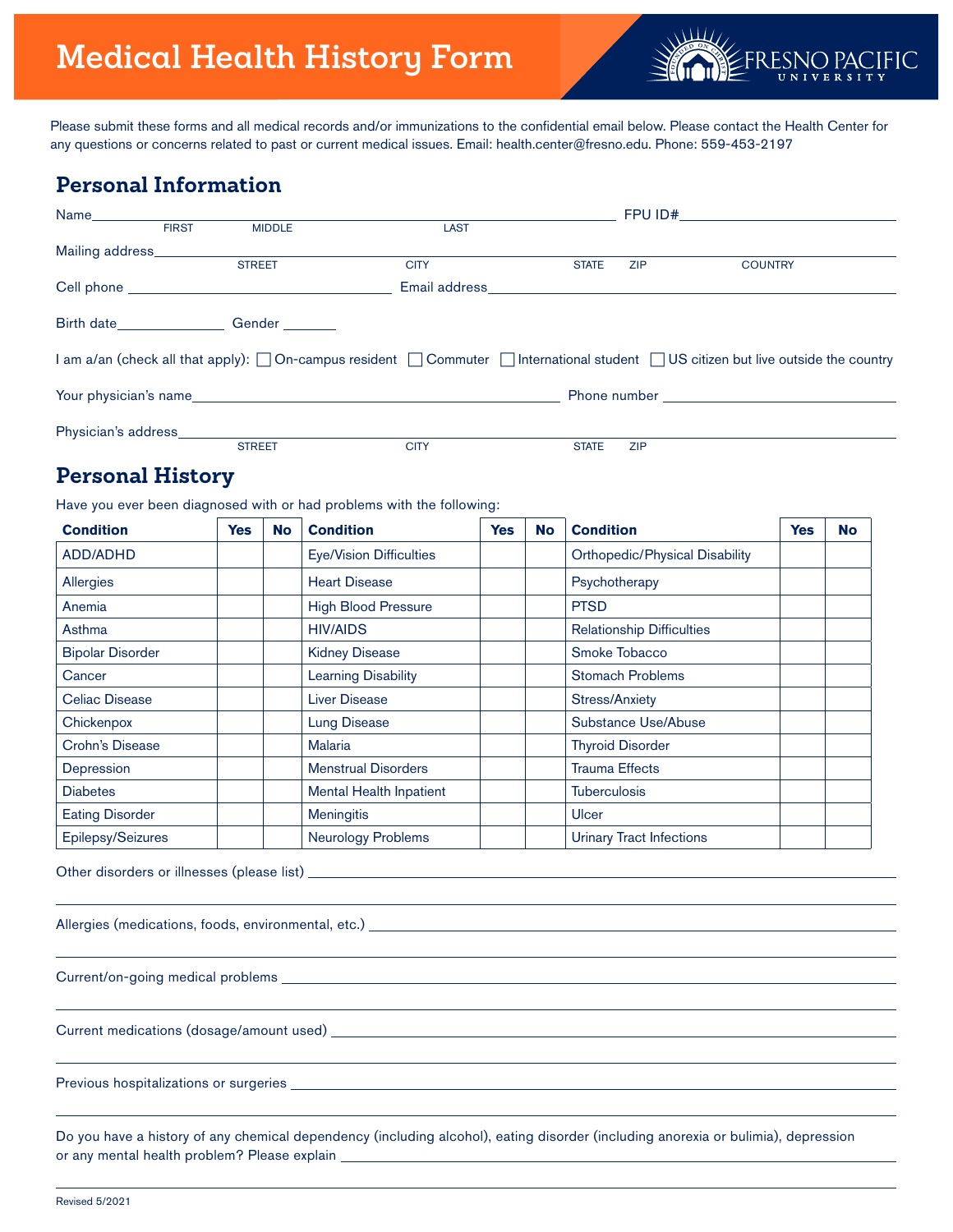# **Medical Health History Form**

Please submit these forms and all medical records and/or immunizations to the confidential email below. Please contact the Health Center for any questions or concerns related to past or current medical issues. Email: health.center@fresno.edu. Phone: 559-453-2197

## **Immunizations/Vaccinations**

Fresno Pacific University requires the following immunization records, questionnaires, or waivers in accordance with California state law. Please use the checklist below to submit the required immunizations/vaccinations:

| to all students.)                                                                                                                                                   | Dose #1 $\Box$ | Dose #2 $\Box$ | Dose #3 $\Box$ | Hepatitis B: Full immunization series (Required for first-time enrollees 18 years of age or younger. Highly recommended |  |  |  |  |
|---------------------------------------------------------------------------------------------------------------------------------------------------------------------|----------------|----------------|----------------|-------------------------------------------------------------------------------------------------------------------------|--|--|--|--|
| Measles/Mumps/Rubella (MMR):                                                                                                                                        |                | Dose $#1$      | Dose #2 $\Box$ |                                                                                                                         |  |  |  |  |
| Meningitis Advisory and Information: Signature required (page 4 of Health Form)                                                                                     |                |                |                |                                                                                                                         |  |  |  |  |
| Tetanus, Diphtheria and Pertussis (Tdap): One dose within the last 10 years.<br>Dose #1 $\Box$                                                                      |                |                |                |                                                                                                                         |  |  |  |  |
| Tuberculosis (TB) Screening Questionnaire: (page 3 of Health Form).                                                                                                 |                |                |                |                                                                                                                         |  |  |  |  |
| Varicella (Chickenpox): Two doses on or after first birthday OR proof of having history of Chickenpox disease.<br>Dose $#1$    <br>Dose $#2$                        |                |                |                |                                                                                                                         |  |  |  |  |
| The following immunizations are recommended but not required:<br>Poliovirus (three doses of OPV, four doses of IPV or four doses of any combination of OPV and IPV) |                |                |                |                                                                                                                         |  |  |  |  |

- Influenza Vaccine (annual)
- COVID-19 Vaccine (Note: FPU is working with institutions across the state to determine if the vaccine will be mandatory for students this upcoming academic year. Stay tuned with the latest campus updates by visiting our main website at fpu.edu.)

For international students and U.S. citizens living abroad, the following immunization records are also required:

- $\Box$  Proof of a negative Tuberculin Skin Test PPD (Mantoux) within the past 12 months. For a positive skin test, a chest x-ray is required and a copy of your results must be provided.
- $\Box$  Completed polio series (three doses of OPV, four doses of IPV or four doses of any combination of OPV and IPV).

## **Consents for Medical/Mental Health Treatment and History**

This section must be completed by the student and/or parent or legal guardian.

#### *For students who will be 18 years of age upon the start of classes:*

I hereby give my consent for medical staff to communicate my personal health history with, and only with, Fresno Pacific University staff if it is beneficial to my well-being and/or safety.

SIGNATURE OF STUDENT  $\overline{a}$ 

PRINTED NAME OF STUDENT

**DATE** 

#### *For students who will be under the age of 18 upon the start of classes:*

I hereby give consent to any necessary emergency examination, anesthetic, surgery or treatment and/or hospital care for the minor child listed below under general or special supervision of an FPU representative and on the advice of any physician or surgeon licensed to practice medicine. I hereby give consent to any necessary emergency mental health evaluation, treatment and/or hospital care to be rendered for the minor child listed below under general or special supervision of an FPU representative and on the advice of any physician, psychologist or counselor licensed to practice medicine, psychotherapy or counseling. I understand this is to be used only if I cannot be reached and I understand that this is to allow emergency treatment to be initiated without delay and the staff will continue efforts to contact me.

I hereby give my consent for medical staff to communicate my child's personal health history with, and only with, Fresno Pacific University staff if it is beneficial for their well-being and/or safety. This consent will be valid as long as the above-named is a minor and a student at Fresno Pacific University.

I do hereby state that I am the parent or legal guardian of

STUDENT'S NAME (PRINTED)

**DATE**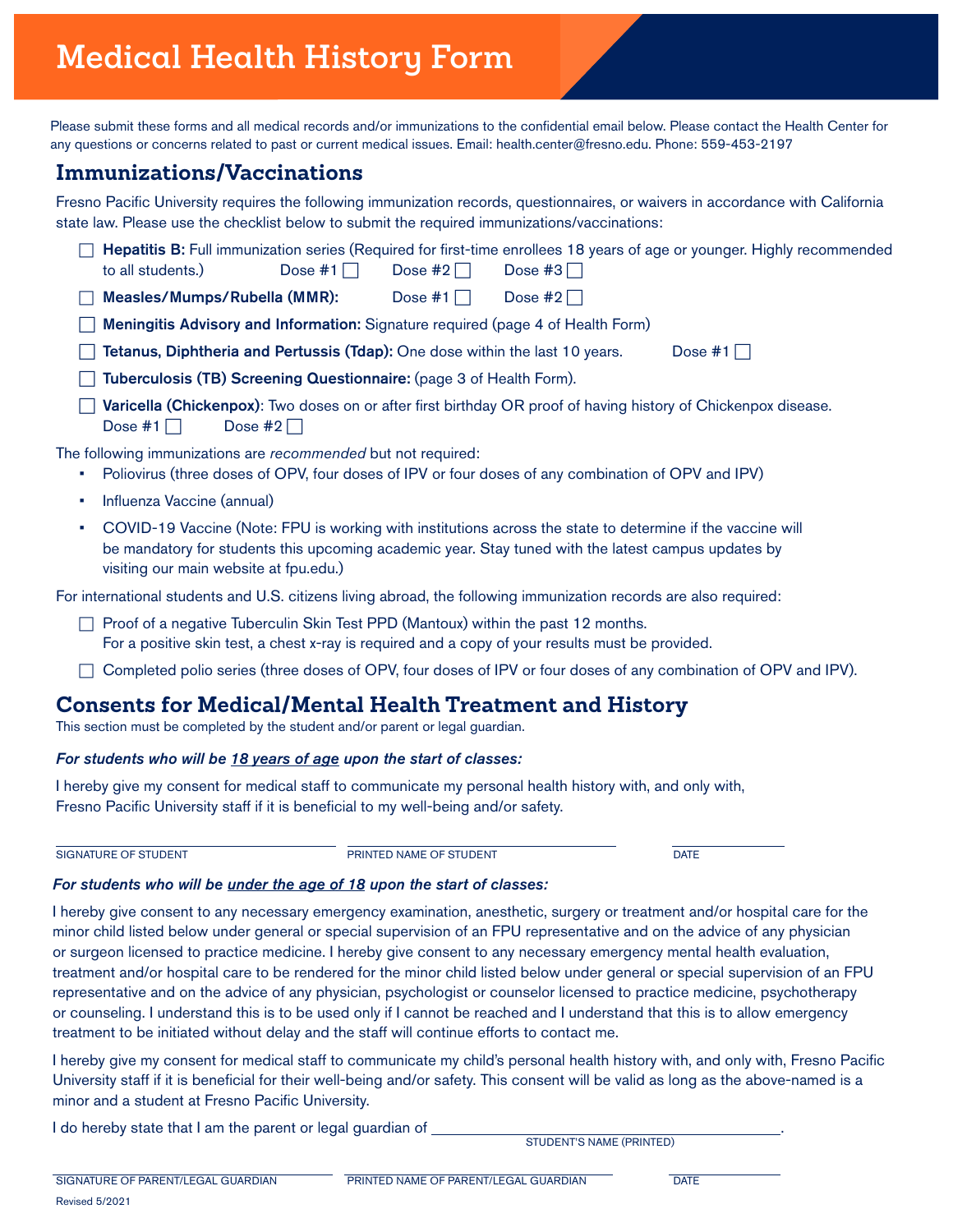# **Medical Health History Form**

Please submit these forms and all medical records and/or immunizations to the confidential email below. Please contact the Health Center for any questions or concerns related to past or current medical issues. Email: health.center@fresno.edu. Phone: 559-453-2197

# **Tuberculosis (TB) Screening Questionnaire**

□ Cook Islands Côte d'Ivoire  $\Box$  Croatia

D Djibouti

□ Ecuador El Salvador Equatorial Guinea

 $\Box$ 

 $\Box$ 

 $\Box$ 

 $\Box$ 

 $\Box$ 

 $\Box$ 

 $\Box$ 

 $\Box$ 

 $\Box$ 

 $\Box$ 

 $\Box$ 

 $\Box$ 

 $\Box$ 

Eritrea **Estonia Ethiopia** 

□ Gabon Gambia **Georgia** □ Ghana Guam □ Guatemala **Guinea** Guinea-Bissau Guyana  $\Box$  Haiti Honduras  $\Box$  India Indonesia

 $\Box$  Iraq

Democratic People's Republic of Korea Democratic Republic of the Congo

Dominican Republic

French Polynesia

| Please answer the following questions:                                                                                                                           |                      |
|------------------------------------------------------------------------------------------------------------------------------------------------------------------|----------------------|
| Have you ever had a positive TB skin test?                                                                                                                       | $\Box$ Yes $\Box$ No |
| Have you ever had close contact with anyone who was sick with TB?                                                                                                | $\Box$ Yes $\Box$ No |
| Were you born in one of the countries listed below and arrived in the U.S. within the past five years? $\Box$ Yes $\Box$ No<br>(If yes, please MARK the country) |                      |
| Have you ever traveled* to/in one or more of the countries listed below?<br>(If yes, please MARK the country)                                                    | Yes    No            |
| Have you ever been vaccinated with Bacillus Calmette-Guerin (BCG)?                                                                                               | ∣  Yes    No         |

**If the answer to all of the above questions is NO**, no further testing or further action is required.

#### **If the answer is YES to any of the above questions**, did you receive a chest x-ray and/or treatment?

Please explain:

Fresno Pacific University requires a negative PPD skin test prior to starting classes or within the last calendar year.

PPD skin test results should be submitted to the Health Center prior to the start of classes. Failure to do so may result in Fresno Pacific University administratively dropping your courses.

*\* The significance of the travel exposure should be discussed with a health care provider and evaluated.*

#### □ Afghanistan

- $\Box$ Algeria
- Angola
- Argentina
- $\Box$ Armenia
- $\Box$ Azerbaijan
- $\Box$ Bahrain
- Bangladesh  $\Box$
- $\Box$ Belarus
- $\Box$ **Belize**
- Benin  $\Box$
- Bhutan  $\Box$
- $\Box$ Bolivia
- Bosnia/Herzegovina  $\Box$
- $\Box$ Botswana
- $\Box$ Brazil
- $\Box$ Brunei Darussalam
- $\Box$ **Bulgaria**
- $\Box$ Burkina Faso
- Burundi  $\Box$
- Cambodia  $\Box$
- □ Cameroon
- Cape Verde  $\Box$
- $\Box$ Central African Republic
- □ Chad
- $\Box$  China
- $\Box$  Colombia
- $\Box$ Comoros
- □ Congo Revised 5/2021
- $\Box$  Japan  $\Box$ Kazakhstan
- $\Box$ Kenya
- $\Box$ Kiribati
- $\Box$ Kuwait
	- $\Box$ Kyrgyzstan
	- $\Box$ Lao People's
	- Democratic Republic
	- $\Box$ Latvia
	- $\Box$ Lesotho
	- $\Box$ Liberia  $\Box$
	- Libyan Arab
	- $\Box$ Jamahiriya
	- Lithuania  $\Box$
	- $\Box$ Madagascar
	- $\Box$ Malawi
	- $\Box$ Malaysia
	- $\Box$ Maldives
	- $\Box$ Mali
	- $\Box$ Marshall Islands
	- $\Box$ **Mauritania**
	- **Mauritius**  $\Box$
	- $\Box$ **Micronesia**
	- $\Box$ Mongolia
	- $\Box$ Montenegro
	- $\Box$ Morocco
- $\Box$ Mozambique
- $\Box$ Myanmar
- $\Box$ Namibia
- Nepal  $\Box$
- □ Nicaragua
- $\Box$ Niger
- $\Box$ Nigeria
- $\Box$ Pakistan
- $\Box$ Palau
- $\Box$ Panama
- $\Box$ Papua New Guinea
- $\Box$ Paraguay
- $\Box$ Peru
- $\Box$ **Philippines**
- $\Box$ Poland
- $\Box$ Portugal
- $\Box$ **Q**atar
- $\Box$ Republic of Korea
- $\Box$ Republic of Moldova
- $\Box$ Romania
- Russian Federation  $\Box$
- $\Box$ Rwanda
- □ Saint Vincent and
	- the Grenadines
- $\Box$ Sao Tome and Principe
- $\Box$ Senegal
- $\Box$ **Serbia**
- $\Box$ **Seychelles**
- $\Box$ Sierra Leone
- П Singapore
- $\Box$ Solomon Islands
- Somalia П
- $\Box$ South Africa
- □ Sri Lanka
- $\Box$ Sudan

 $\Box$ 

 $\Box$ 

 $\Box$ 

 $\Box$ 

 $\Box$ 

 $\Box$ 

 $\Box$ 

 $\Box$ 

 $\Box$ 

 $\Box$ 

 $\Box$ 

 $\Box$ 

 $\Box$ 

 $\Box$ 

 $\Box$ 

 $\Box$ 

 $\Box$ 

 $\Box$ 

 $\Box$ 

 $\Box$ 

 $\Box$ 

 $\Box$ Suriname

Swaziland

**Tajikistan Thailand** Timor-Leste Togo Tonga

**Tunisia Turkey Turkmenistan** Tuvalu Uganda Ukraine

Syrian Arab Republic

Trinidad and Tobago

United Republic of Tanzania Uruguay Uzbekistan Vanuatu

> Venezuela (Bolivarian Republic of)

□ The former Yugoslav Republic of Macedonia Zambia Zimbabwe

Vietnam Yemen